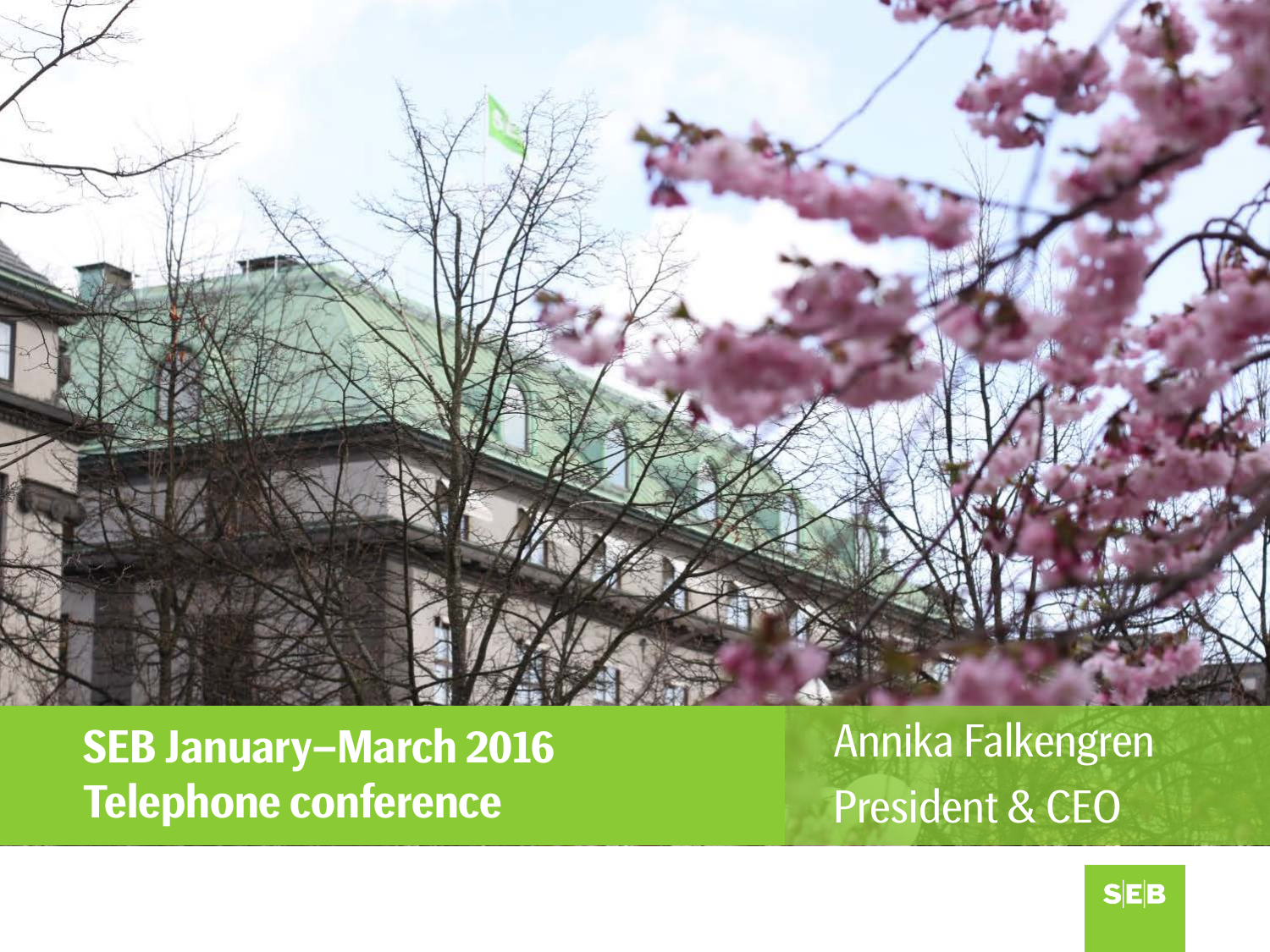# **Highlights Q1 2016**

**Decreased asset values and continued interest rate cuts**

**Subdued customer activity in this market environment**

**Robust capital position and strong asset quality**

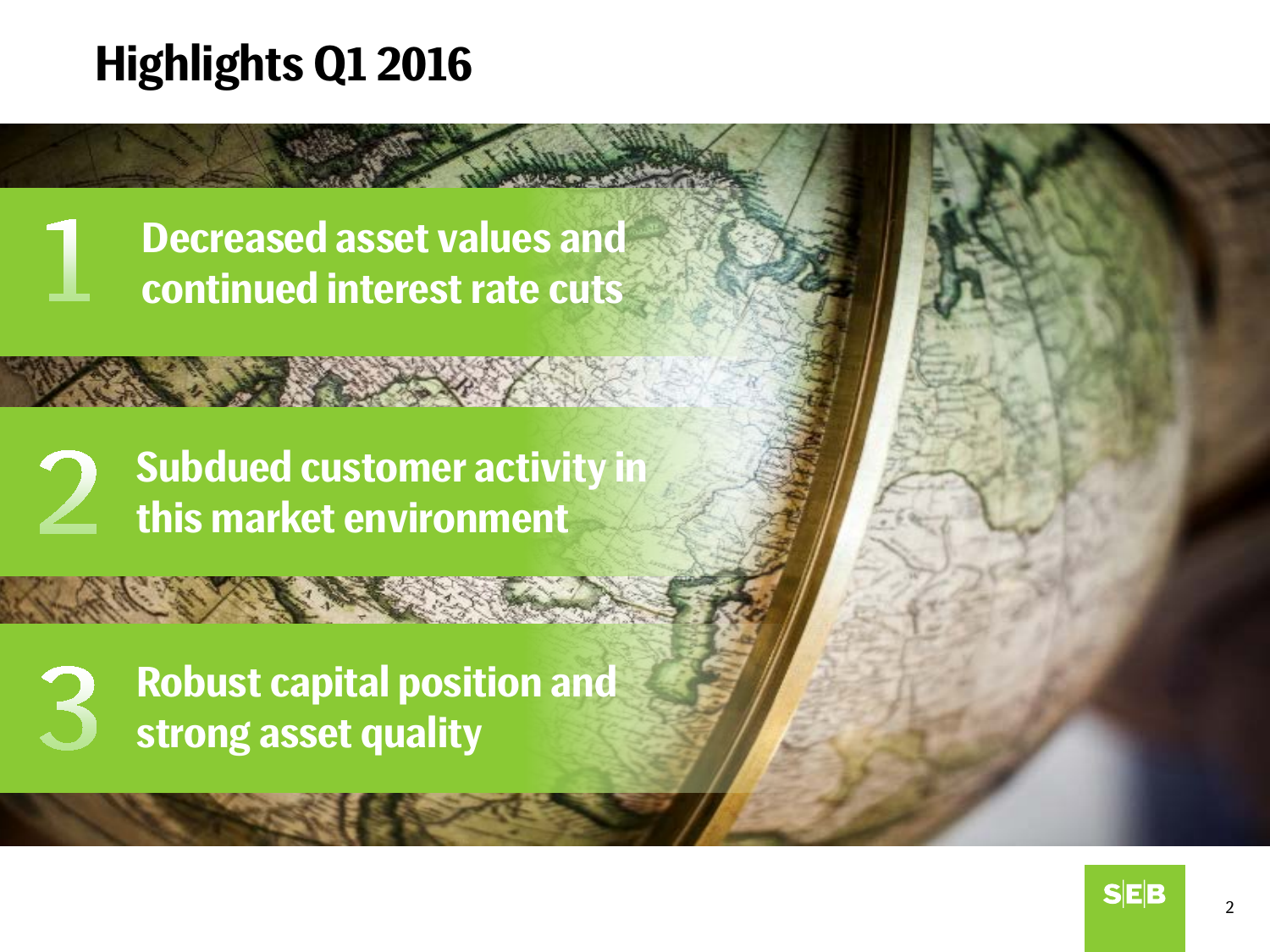# **Financial summary**

| <b>Underlying</b>                  |                | <b>Reported</b> | vs. Underlying |          |       |                |       |
|------------------------------------|----------------|-----------------|----------------|----------|-------|----------------|-------|
| <b>Profit &amp; Loss, (SEK m)</b>  | <b>Q1 2016</b> | One-offs        | Q1 2016        | Q4 2015  | $\%$  | <b>Q1 2015</b> | %     |
| <b>Total Operating income</b>      | 10,222         |                 | 10,222         | 11,280   | -9    | 11,538         | $-11$ |
| <b>Total Operating expenses</b>    | $-5,416$       | $-5,949$        | $-11,365$      | $-5,478$ | $-1$  | $-5,484$       | $-1$  |
| <b>Profit before credit losses</b> | 4,806          | $-5,949$        | $-1,143$       | 5,802    | $-17$ | $6,054 -21$    |       |
| Net credit losses etc.             | $-313$         |                 | $-313$         | $-297$   | 5     | $-264$         | 19    |
| <b>Operating profit</b>            | 4,493          | $-5,949$        | $-1,456$       | 5,505    | $-18$ | $5,790 -22$    |       |

| <b>Key figures</b>      | Q1 2016 | Q1 2016 | Q4 2015 | Q1 2015 |
|-------------------------|---------|---------|---------|---------|
| Return on Equity, %     | 10.1    | $-6.6$  | 13.2    | 13.8    |
| Cost /income ratio      | 0.53    | 1.11    | 0.49    | 0.48    |
| Earnings per share, SEK | 1.62    | $-1.05$ | 2.10    | 2.12    |
| CET1 ratio B3, %        |         | 19.1    | 18.8    | 16.6    |
| Leverage ratio B3, %    |         | 4.6     | 4.9     | 4.1     |
| Credit loss level, %    |         | 0.08    | 0.06    | 0.05    |

*Note: Excluding one-offs of SEK -5.9bn in Q1 2016*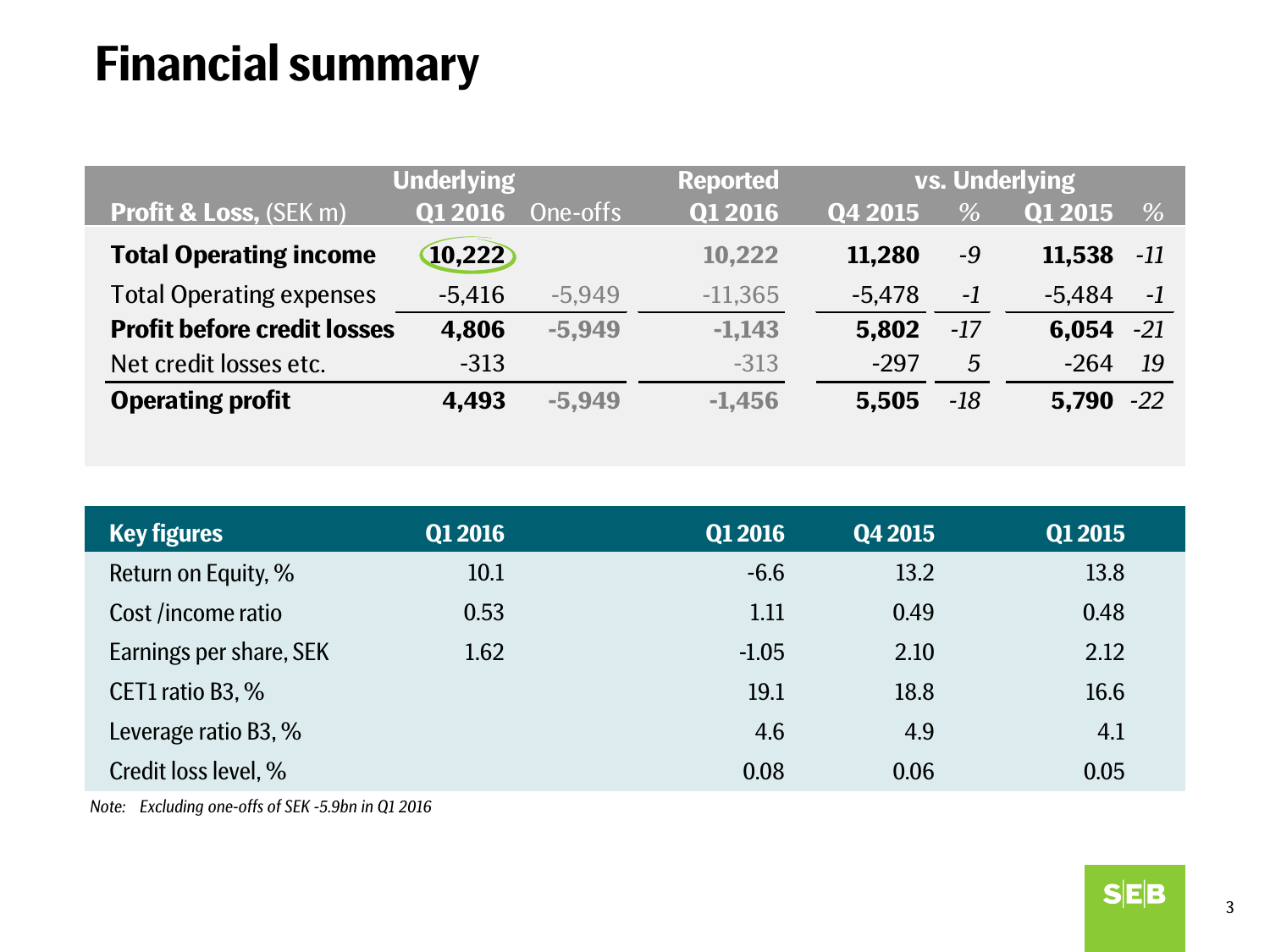# **Net interest income development**

### SEK bn

**Net interest income Q1 2016 vs. Q1 2015**



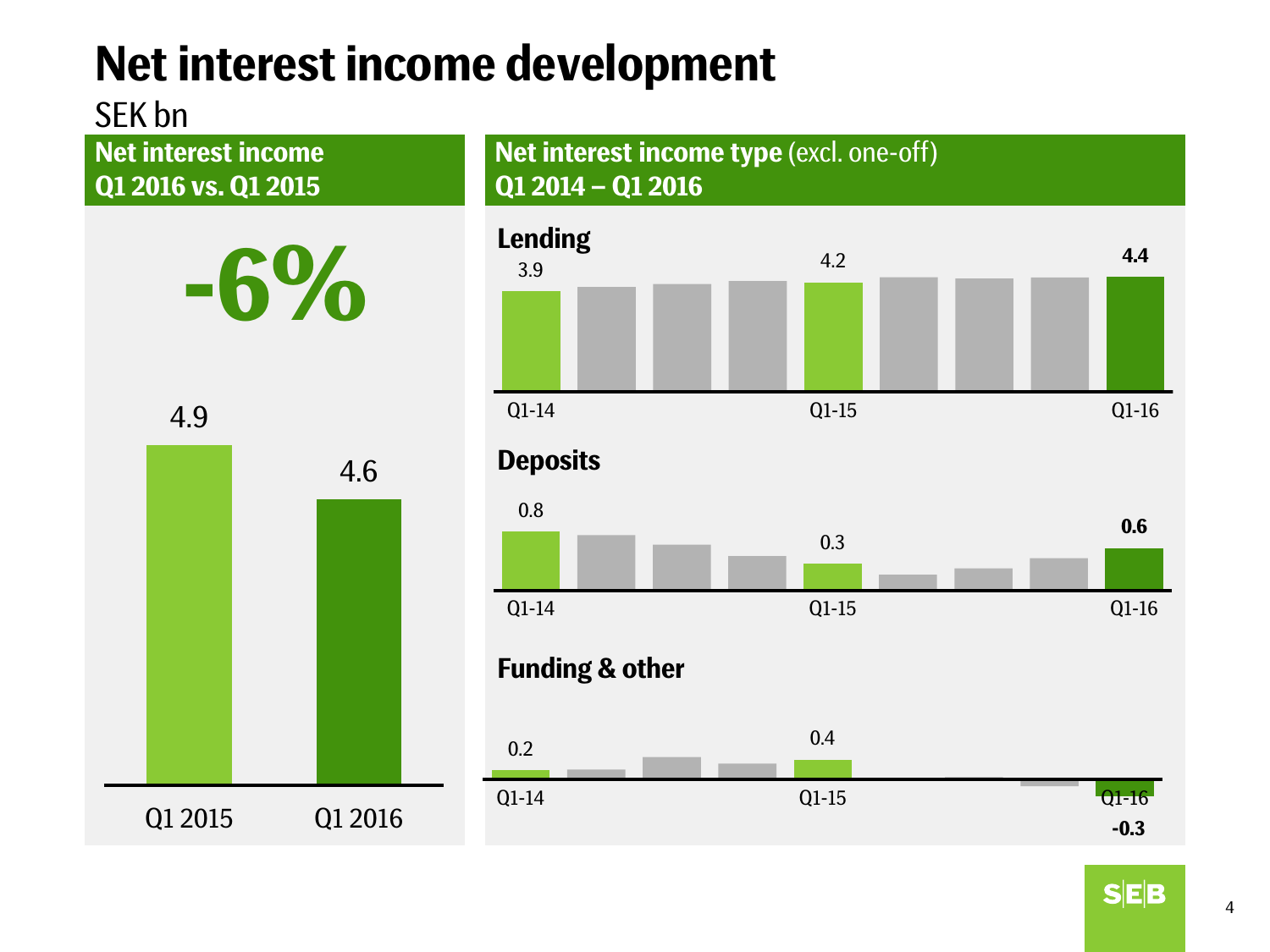# **Net fee and commission income development**

### SEK bn

**Net fee and commissions Q1 2016 vs. Q1 2015**



4.7



**Gross fee and commissions by income type Q1 2014 – Q1 2016**

#### **Advisory, secondary markets and derivatives**



Q1 -14 Q1 -15 Q1-16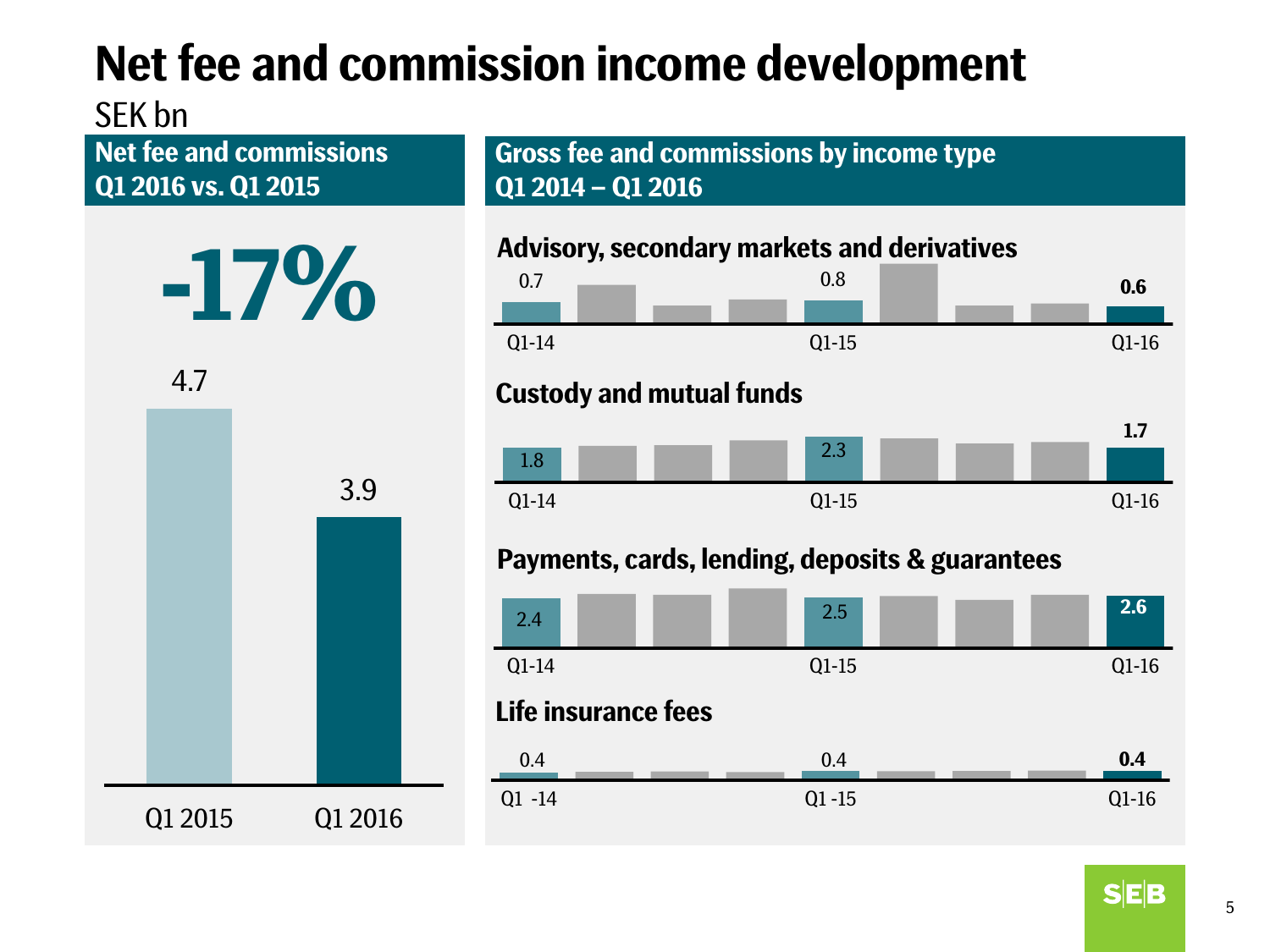# **Net financial income development**

### SEK bn

**Q1 2016 vs. Q1 2015**



Q1 2015 Q1 2016

1.5 1.2 1.0 0.8 1.7 1.8 1.2 1.6 **1.4** Q1-14 Q2-14 Q3-14 Q4-14 Q1-15 Q2-15 Q3-15 Q4-15 Q1-16 **Net financial income**<br> **Net financial income**<br> **Q1 2014** – Q1 2016 **Q1 2014 – Q1 2016 Turbulent markets** 10 30 0.2 0.7 1.2 Mar-14 Jun-14 Sep-14 Dec-14 Mar-15 Jun-15 Sep-15 Dec-15 Mar-16 Credit spreads - EUR Inv grade 5Y Volatility - VIX S&P 500 volatility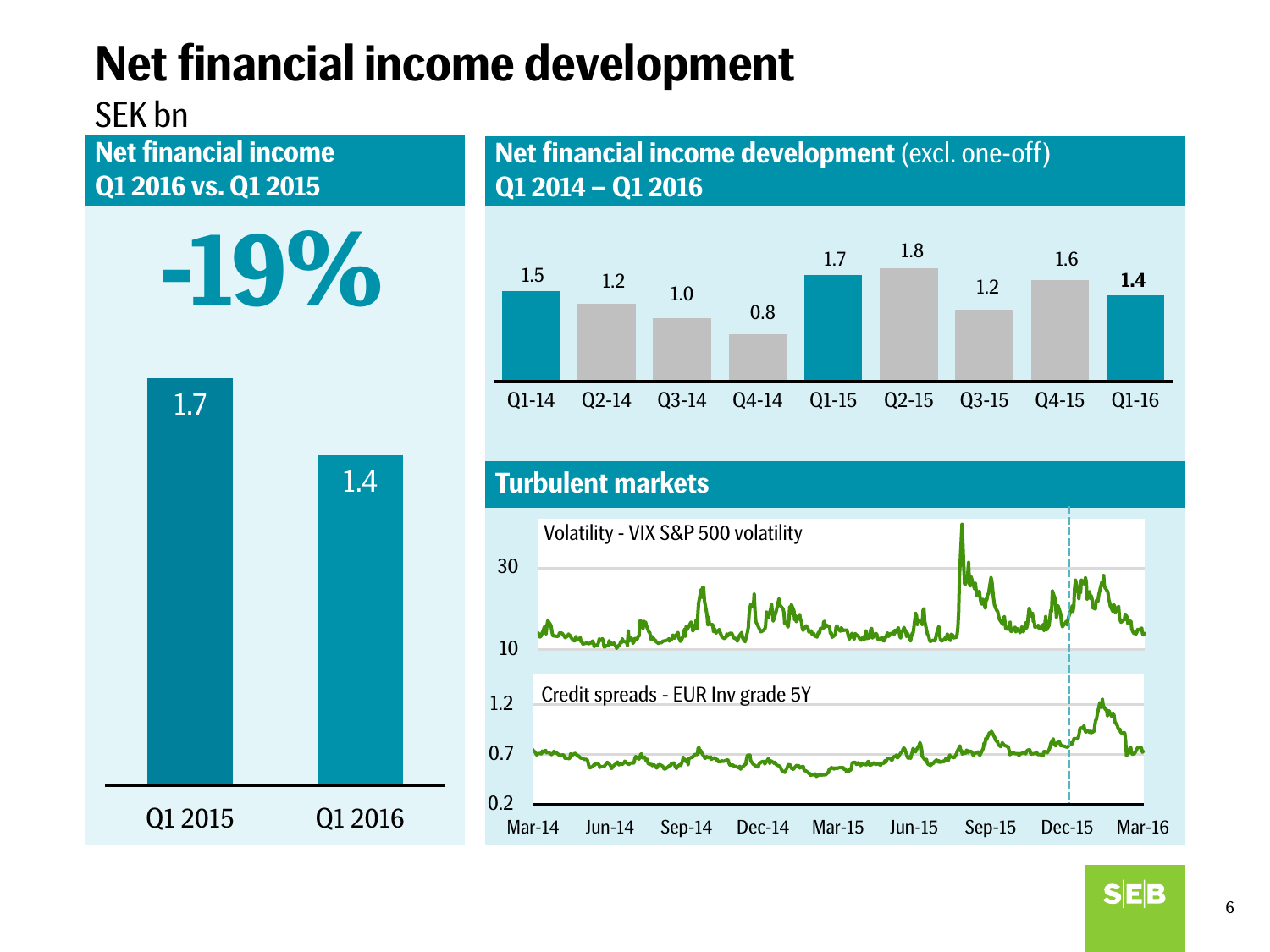# **Operating leverage**

excluding one-offs



#### **Average quarterly income** (SEK bn)



### **Average quarterly profit before credit losses** (SEK bn)



*Notes: Excluding one-offs (restructuring in 2010, bond buy-back and IT impairment in 2012, sale of MasterCard shares and Euroline in 2014, Swiss withholding tax in 2015, Goodwill impairment and other one-off items in 2016). Estimated IAS 19 costs in 2010.*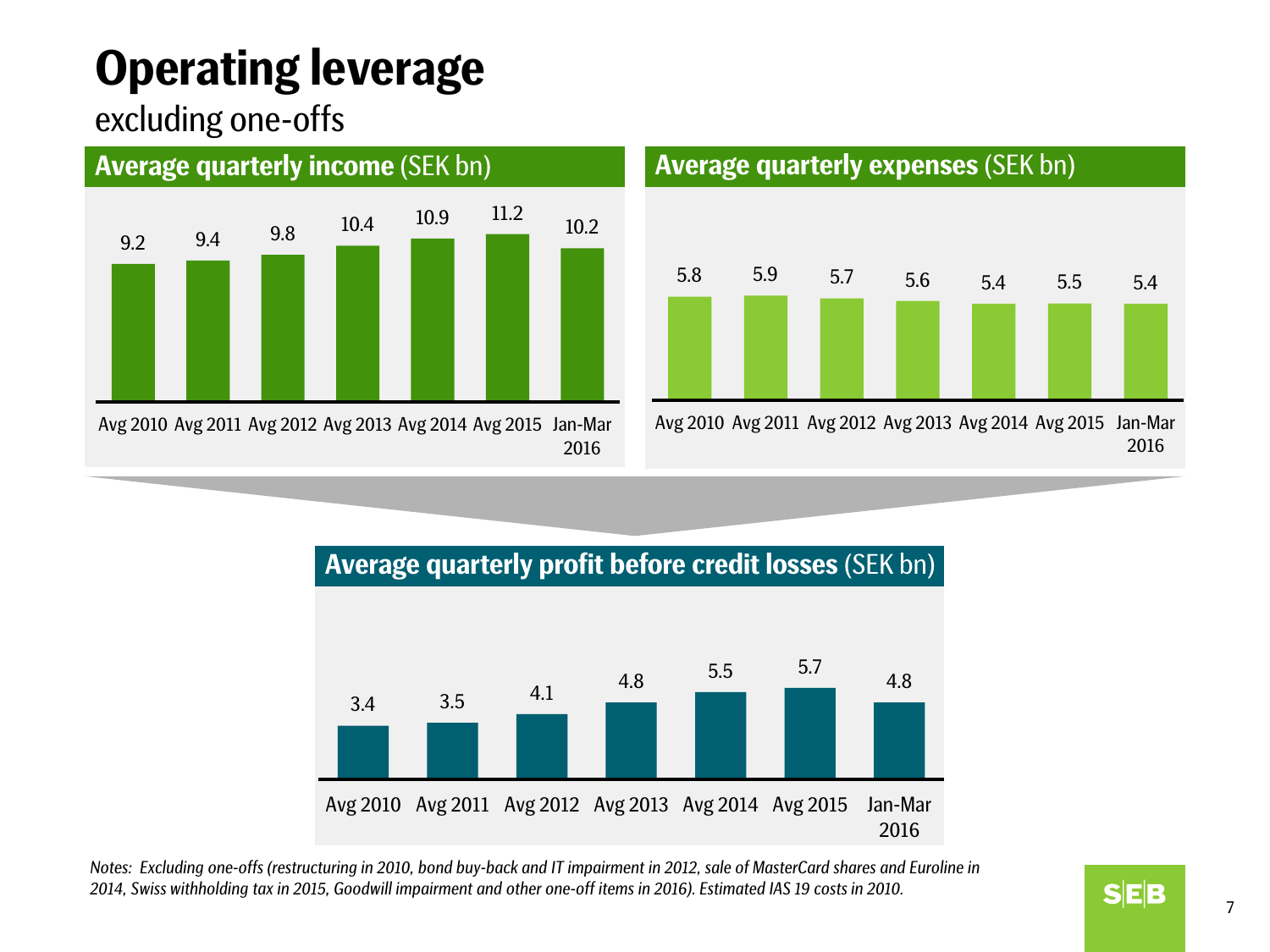# **Divisional performance**

#### Excluding one-offs





\*RoE 13.5% Baltic division incl. RHC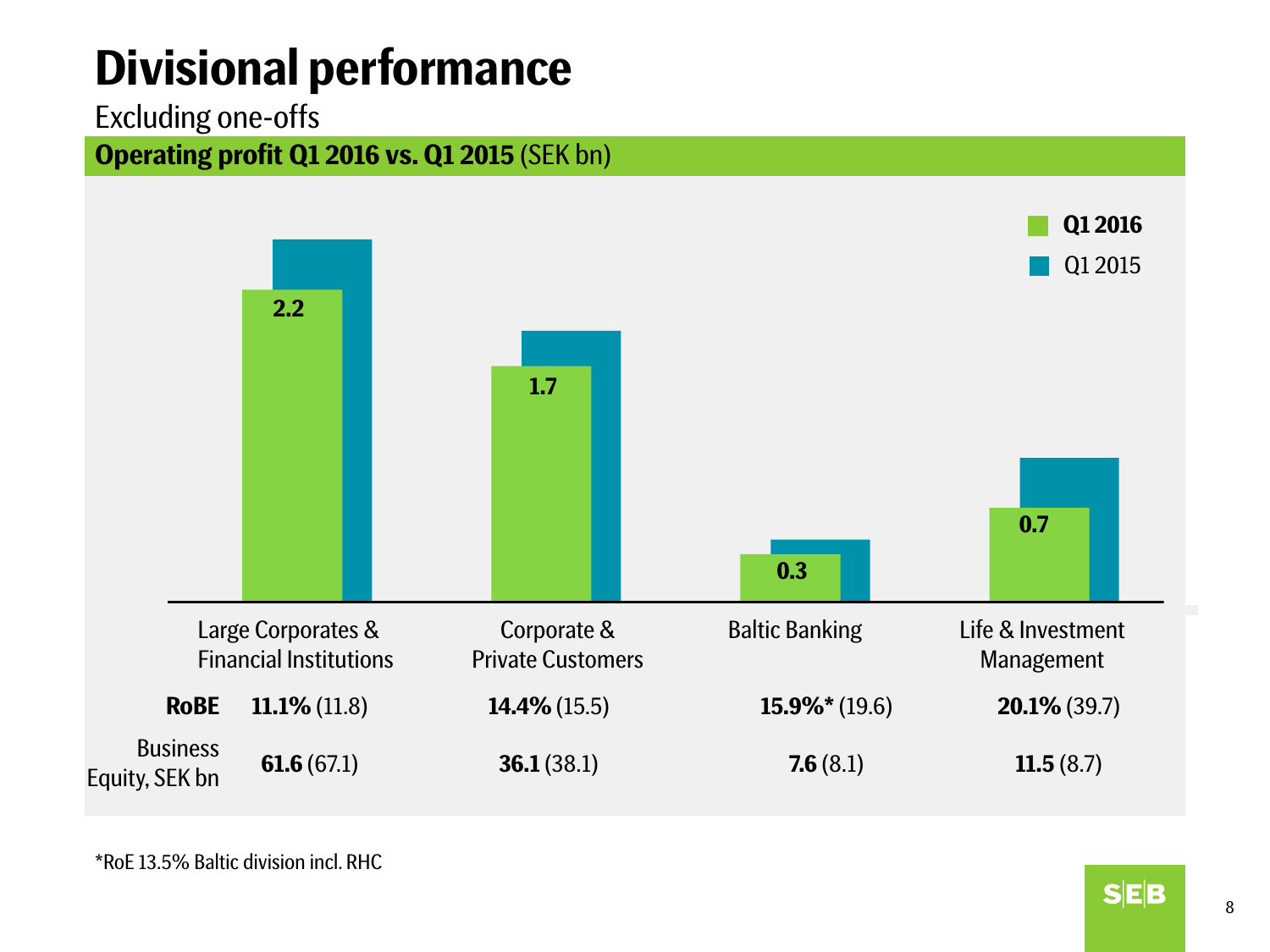## **Strong asset quality and balance sheet**

|                                 | (SEK bn)                             | 2009               | 2015              | Jan-Mar 2016 |
|---------------------------------|--------------------------------------|--------------------|-------------------|--------------|
| <b>Asset quality</b>            | <b>Non-performing loans</b>          | 28.6bn             | 8.0 <sub>bn</sub> | 8.2bn        |
|                                 | <b>NPL coverage ratio</b>            | 65%                | 62%               | 62%          |
|                                 | <b>Net credit loss level</b>         | 0.92%              | 0.06%             | 0.08%        |
| <b>Funding and</b><br>liquidity | <b>Customer deposits</b>             | 750 <sub>bn</sub>  | 884 <sub>bn</sub> | <b>968bn</b> |
|                                 | <b>Liquidity resources</b>           | $>10\%$            | $~25\%$           | $-25%$       |
|                                 | Liquidity coverage ratio             | N.A.               | 128%              | 132%         |
| <b>Capital</b>                  | <b>CET 1 ratio (Basel 3)</b>         | 11.7%<br>Basel 2.5 | 18.8%             | 19.1%        |
|                                 | <b>Total capital ratio (Basel 3)</b> | 14.7%<br>Basel 2.5 | 23.8%             | 23.9%        |
|                                 | Leverage ratio (Basel 3)             | N.A.               | 4.9%              | 4.6%         |

 $S$  $E$  $B$